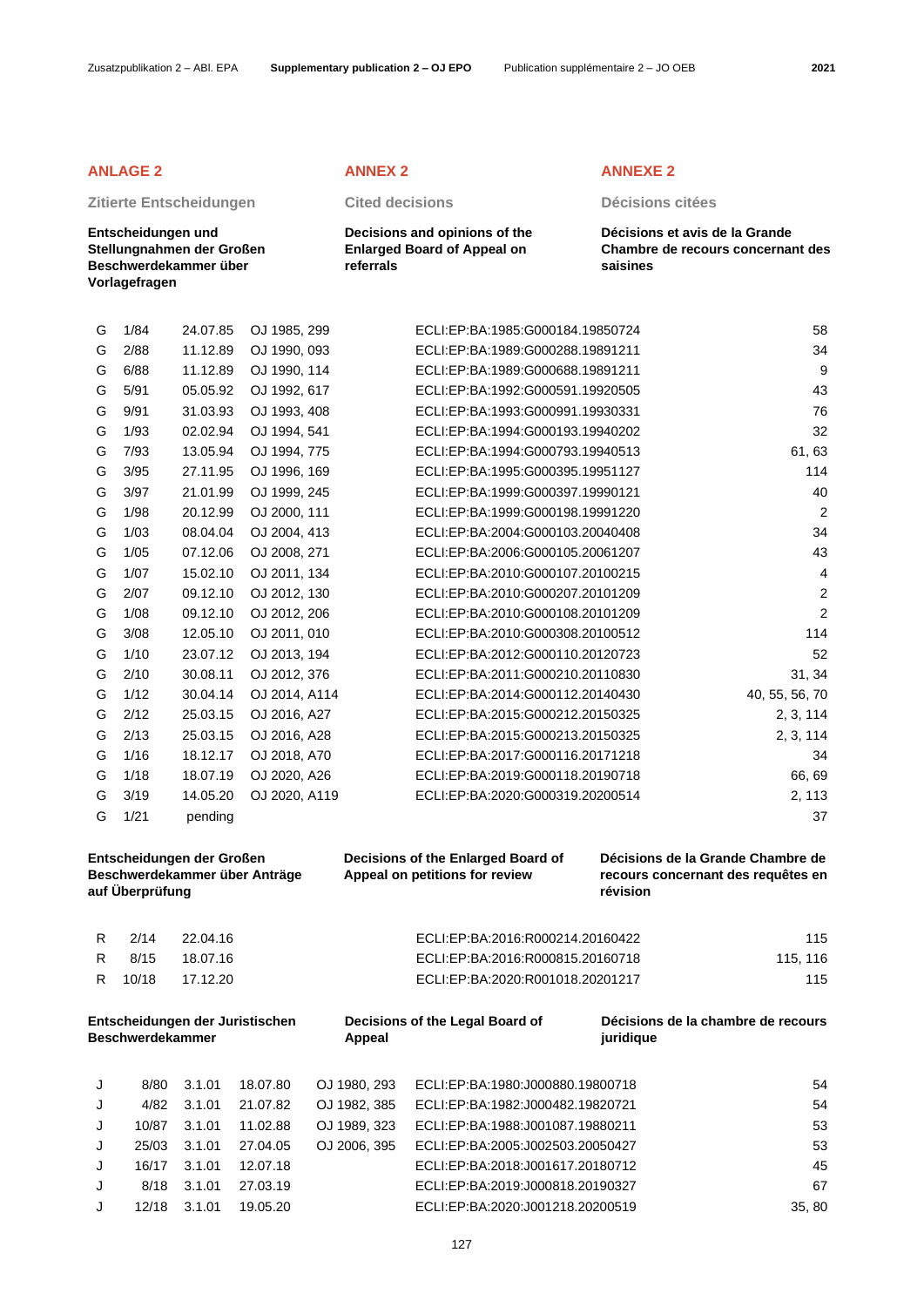|  | 13/18 3.1.01    | 19.05.20   | ECLI:EP:BA:2020:J001318.20200519 | 35    |
|--|-----------------|------------|----------------------------------|-------|
|  | 14/18 3.1.01    | 19.05.20   | ECLI:EP:BA:2020:J001418.20200519 | 35.81 |
|  | 6/19 3.1.01     | 15.01.20   | ECLI:EP:BA:2020:J000619.20200115 | 53    |
|  | 7/19 3.1.01     | - 15.01.20 | ECLI:EP:BA:2020:J000719.20200115 | 54    |
|  | $3/20$ $3.1.01$ | 19.05.20   | ECLI:EP:BA:2020:J000320.20200519 | 35    |
|  |                 |            |                                  |       |

| Entscheidungen der Technischen<br>Beschwerdekammern |         |        |           | appeal       | Decisions of the technical boards of | Décisions des chambres de recours<br>techniques |  |
|-----------------------------------------------------|---------|--------|-----------|--------------|--------------------------------------|-------------------------------------------------|--|
| Т                                                   | 32/81   | 3.2.01 | 05.03.82  | OJ 1982, 225 | ECLI:EP:BA:1982:T003281.19820305     | 10                                              |  |
| Τ                                                   | 152/82  | 3.3.01 | 05.09.83  | OJ 1984, 301 | ECLI:EP:BA:1983:T015282.19830905     | 55,69                                           |  |
| Τ                                                   | 17/83   | 3.3.01 | 20.09.83  | OJ 1984, 307 | ECLI:EP:BA:1983:T001783.19830920     | 55                                              |  |
| T                                                   | 152/85  | 3.2.01 | 28.05.86  | OJ 1987, 191 | ECLI:EP:BA:1986:T015285.19860528     | 56                                              |  |
| Τ                                                   | 390/86  | 3.3.01 | 17.11.87  | OJ 1989, 030 | ECLI:EP:BA:1987:T039086.19871117     | 45                                              |  |
| Τ                                                   | 251/88  | 3.3.01 | 14.11.89  |              | ECLI:EP:BA:1989:T025188.19891114     | 44                                              |  |
| Τ                                                   | 939/91  | 3.3.04 | 05.12.94  |              | ECLI:EP:BA:1994:T093991.19941205     | 44                                              |  |
| Τ                                                   | 1/92    | 3.3.02 | 27.04.92  | OJ 1993, 685 | ECLI:EP:BA:1992:T000192.19920427     | 52                                              |  |
| Τ                                                   | 422/93  | 3.3.01 | 21.09.95  | OJ 1997, 025 | ECLI:EP:BA:1995:T042293.19950921     | 10                                              |  |
| Τ                                                   | 433/93  | 3.4.01 | 06.12.96  | OJ 1997, 509 | ECLI:EP:BA:1996:T043393.19961206     | 44                                              |  |
| Τ                                                   | 272/95  | 3.3.04 | 23.10.02  | OJ 1999, 590 | ECLI:EP:BA:2002:T027295.20021023     | 114                                             |  |
| Τ                                                   | 463/95  | 3.5.02 | 29.01.97  |              | ECLI:EP:BA:1997:T046395.19970129     | 61                                              |  |
| Т                                                   | 610/95  | 3.3.02 | 21.07.99  |              | ECLI:EP:BA:1999:T061095.19990721     | 58                                              |  |
| Τ                                                   | 615/95  | 3.3.01 | 16.12.97  |              | ECLI:EP:BA:1997:T061595.19971216     | 32, 33                                          |  |
| Τ                                                   | 628/95  | 3.4.01 | 13.05.96  |              | ECLI:EP:BA:1996:T062895.19960513     | 44                                              |  |
| Τ                                                   | 223/97  | 3.2.01 | 03.11.98  |              | ECLI:EP:BA:1998:T022397.19981103     | 58                                              |  |
| Т                                                   | 1221/97 | 3.4.02 | 13.10.98  |              | ECLI:EP:BA:1998:T122197.19981013     | 44                                              |  |
| T                                                   | 26/98   | 3.4.01 | 30.04.02  |              | ECLI:EP:BA:2002:T002698.20020430     | 10                                              |  |
| Τ                                                   | 71/99   | 3.4.02 | 20.06.01  |              | ECLI:EP:BA:2001:T007199.20010620     | 44                                              |  |
| Τ                                                   | 806/99  | 3.4.02 | 24.10.00  |              | ECLI:EP:BA:2000:T080699.20001024     | 55                                              |  |
| T                                                   | 188/00  | 3.4.03 | 05.05.03  |              | ECLI:EP:BA:2003:T018800.20030505     | 24                                              |  |
| Τ                                                   | 727/00  | 3.3.06 | 22.06.01  |              | ECLI:EP:BA:2001:T072700.20010622     | 32                                              |  |
| Τ                                                   | 15/01   | 3.3.04 | 17.06.204 | OJ 2006, 153 | ECLI:EP:BA:2004:T001501.20040617     | 28                                              |  |
| Τ                                                   | 315/03  | 3.3.08 | 06.07.04  | OJ 2006, 015 | ECLI:EP:BA:2004:T031503.20040706     | 106, 114                                        |  |
| Τ                                                   | 95/04   | 3.4.03 | 29.09.04  |              | ECLI:EP:BA:2004:T009504.20040929     | 44                                              |  |
| Τ                                                   | 474/04  | 3.3.07 | 30.06.05  | OJ 2006, 129 | ECLI:EP:BA:2005:T047404.20050630     | 42                                              |  |
| Τ                                                   | 1329/04 | 3.3.08 | 28.06.05  |              | ECLI:EP:BA:2005:T132904.20050628     | 26                                              |  |
| Τ                                                   | 666/05  | 3.3.04 | 13.11.08  |              | ECLI:EP:BA:2008:T066605.20081113     | 114                                             |  |
| Τ                                                   | 783/05  | 3.3.05 | 08.07.08  |              | ECLI:EP:BA:2008:T078305.20080708     | 20                                              |  |
| т                                                   | 922/05  | 3.2.04 | 07.03.07  |              | ECLI:EP:BA:2007:T092205.20070307     | 71                                              |  |
| Т                                                   | 1209/05 | 3.3.01 | 17.12.07  |              | ECLI:EP:BA:2007:T120905.20071217     | 72                                              |  |
| Τ                                                   | 1213/05 | 3.3.04 | 27.09.07  |              | ECLI:EP:BA:2007:T121305.20070927     | 114                                             |  |
| т                                                   | 173/06  | 3.3.04 | 10.08.06  |              | ECLI:EP:BA:2006:T017306.20060810     | 24                                              |  |
| т                                                   | 1266/07 | 3.5.03 | 26.11.09  |              | ECLI:EP:BA:2009:T126607.20091126     | 38                                              |  |
| Т                                                   | 1549/07 | 3.3.03 | 13.12.10  |              | ECLI:EP:BA:2010:T154907.20101213     | 73                                              |  |
| Τ                                                   | 1553/07 | 3.2.01 | 08.06.10  |              | ECLI:EP:BA:2010:T155307.20100608     | 40                                              |  |
| т                                                   | 1705/07 | 3.3.10 | 10.06.10  |              | ECLI:EP:BA:2010:T170507.20100610     | 76                                              |  |
| т                                                   | 1067/08 | 3.3.09 | 10.02.11  |              | ECLI:EP:BA:2011:T106708.20110210     | 76                                              |  |
| Т                                                   | 1485/08 | 3.3.01 | 20.12.12  |              | ECLI:EP:BA:2012:T148508.20121220     | 61                                              |  |
| Т                                                   | 1652/08 | 3.3.10 | 12.04.11  |              | ECLI:EP:BA:2011:T165208.20110412     | 72                                              |  |
| Т                                                   | 2362/08 | 3.3.07 | 14.03.11  |              | ECLI:EP:BA:2011:T236208.20110314     | 44                                              |  |
| т                                                   | 108/09  | 3.3.02 | 14.02.13  |              | ECLI:EP:BA:2013:T010809.20130214     | 26                                              |  |
| Т                                                   | 162/09  | 3.5.05 | 13.09.12  |              | ECLI:EP:BA:2012:T016209.20120913     | 76                                              |  |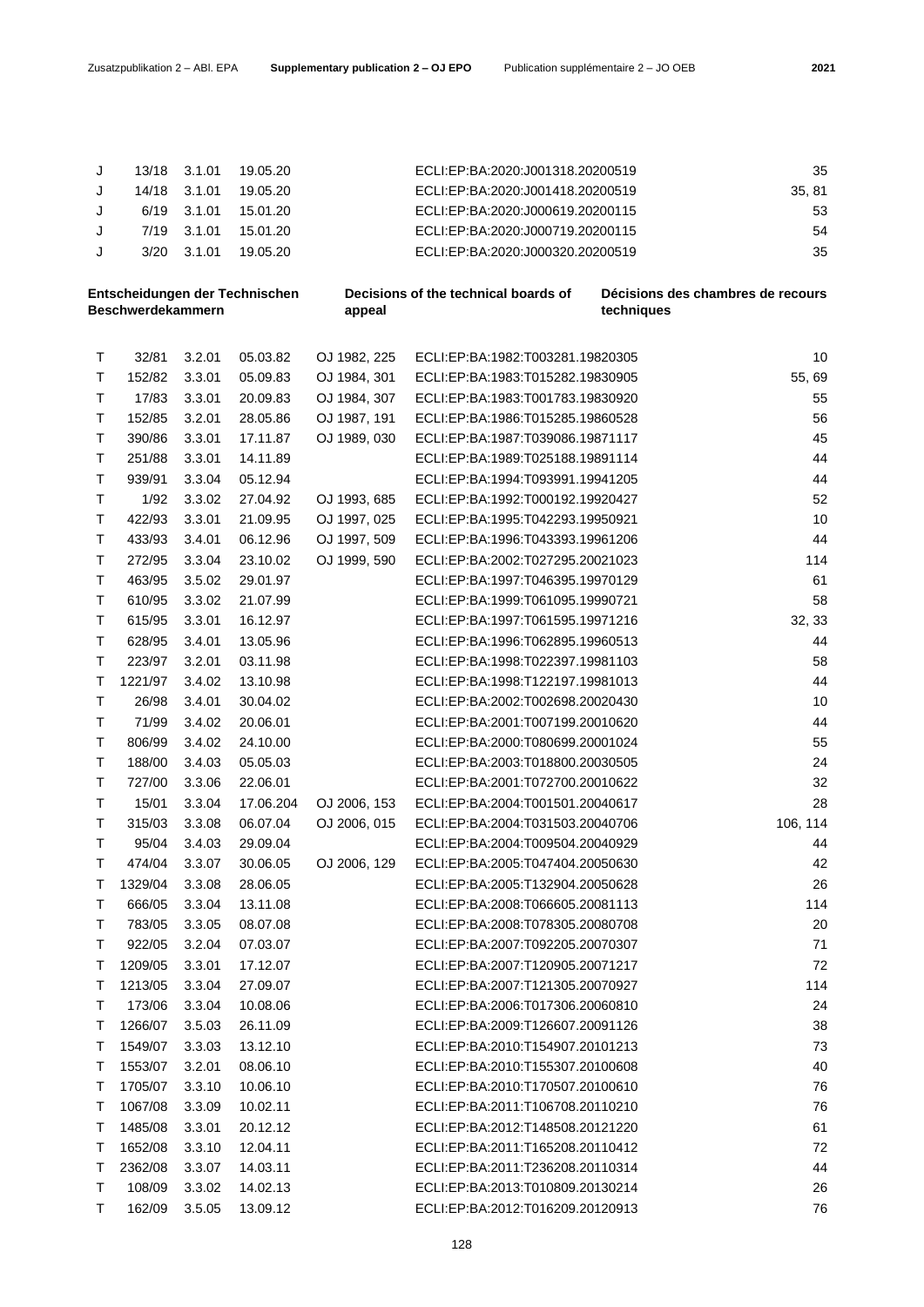| Τ      | 812/09             | 3.3.06           | 08.07.11             | ECLI:EP:BA:2011:T081209.20110708 | 32       |
|--------|--------------------|------------------|----------------------|----------------------------------|----------|
| Т      | 1140/09            | 3.4.03           | 18.01.12             | ECLI:EP:BA:2012:T114009.20120118 | $10$     |
| T      | 1476/09            | 3.4.01           | 11.04.14             | ECLI:EP:BA:2014:T147609.20140411 | 24       |
| Т      | 1888/09            | 3.3.02           | 02.08.12             | ECLI:EP:BA:2012:T188809.20120802 | 24       |
| Т      | 2187/09            | 3.5.02           | 23.10.14             | ECLI:EP:BA:2014:T218709.20141023 | 20       |
| Т      | 197/10             | 3.3.06           | 28.10.11             | ECLI:EP:BA:2011:T019710.20111028 | 22       |
| Т      | 1265/10            | 3.2.04           | 15.04.11             | ECLI:EP:BA:2011:T126510.20110415 | 55       |
| т      | 2079/10            | 3.5.01           | 19.04.18             | ECLI:EP:BA:2018:T207910.20180419 | 14       |
| Т      | 2221/10            | 3.3.08           | 04.02.14             | ECLI:EP:BA:2014:T222110.20140204 | 22       |
| т      | 2237/10            | 3.3.09           | 27.11.12             | ECLI:EP:BA:2012:T223710.20121127 | 32       |
| Т      | 144/11             | 3.5.01           | 14.08.18             | ECLI:EP:BA:2018:T014411.20180814 | 16       |
| Т      | 1459/11            | 3.3.03           | 21.07.15             | ECLI:EP:BA:2015:T145911.20150721 | 98       |
| Т      | 1523/11            | 3.5.07           | 17.01.17             | ECLI:EP:BA:2017:T152311.20170117 | $10$     |
| Τ      | 1760/11            | 3.3.01           | 16.11.12             | ECLI:EP:BA:2012:T176011.20121116 | 26       |
| Τ      | 1841/11            | 3.4.03           | 03.12.15             | ECLI:EP:BA:2015:T184111.20151203 | 10       |
| Т      | 1852/11            | 3.2.05           | 10.10.16             | ECLI:EP:BA:2016:T185211.20161010 | 72, 73   |
| т      | 2197/11            | 3.3.01           | 17.02.16             | ECLI:EP:BA:2016:T219711.20160217 | 72       |
| Τ      | 2565/11            | 3.2.01           | 05.04.16             | ECLI:EP:BA:2016:T256511.20160405 | 40       |
| Τ      | 129/12             | 3.3.06           | 29.05.15             | ECLI:EP:BA:2015:T012912.20150529 | 61       |
| Т      | 544/12             | 3.3.09           | 22.11.13             | ECLI:EP:BA:2013:T054412.20131122 | 61       |
| т      | 1107/12            | 3.3.05           | 19.09.17             | ECLI:EP:BA:2017:T110712.20170919 | 40       |
| Т      | 1568/12            | 3.2.03           | 30.04.15             | ECLI:EP:BA:2015:T156812.20150430 | 72, 73   |
| Τ      | 1848/12            | 3.2.07           | 16.12.16             | ECLI:EP:BA:2016:T184812.20161216 | 46,76    |
| Т      | 1888/12            | 3.2.01           | 15.01.15             | ECLI:EP:BA:2015:T188812.20150115 | 20       |
| T      | 1914/12            | 3.2.05           | 13.06.18             | ECLI:EP:BA:2018:T191412.20180613 | 74       |
| Τ      | 2057/12            | 3.4.01           | 09.05.18             | ECLI:EP:BA:2018:T205712.20180509 | 10       |
| Τ      | 25/13              | 3.2.08           | 20.11.14             | ECLI:EP:BA:2014:T002513.20141120 | 10       |
| Τ      | 26/13              | 3.2.05           | 02.12.16             | ECLI:EP:BA:2016:T002613.20161202 | 72, 73   |
| Т      | 1082/13            | 3.5.01           | 31.01.19             | ECLI:EP:BA:2019:T108213.20190131 | 15       |
| Т      | 1248/13            | 3.2.03           | 23.07.15             | ECLI:EP:BA:2015:T124813.20150723 | $10$     |
| Т      | 1798/13            | 3.5.01           | 25.05.20             | ECLI:EP:BA:2020:T179813.20200525 | 14       |
| Т      | 2111/13            | 3.2.05           | 22.07.14             | ECLI:EP:BA:2014:T211113.20140722 | 44       |
| Т      | 2415/13            | 3.3.09           | 06.10.15             | ECLI:EP:BA:2015:T241513.20151006 | 61       |
| T      | 97/14              | 3.5.01           | 25.05.20             | ECLI:EP:BA:2020:T009714.20200525 | 104      |
| $\top$ | 195/14 3.5.06      |                  | 12.02.19             | ECLI:EP:BA:2019:T019514.20190212 | 38       |
| Т      | 232/14             | 3.5.01           | 06.10.20             | ECLI:EP:BA:2020:T023214.20201006 | 16       |
| Т      | 265/14             | 3.3.05           | 03.07.18             | ECLI:EP:BA:2018:T026514.20180703 | 111, 112 |
| Т      | 547/14             | 3.5.01           | 29.01.20             | ECLI:EP:BA:2020:T054714.20200129 | 103      |
| т      | 572/14             | 3.3.01           | 28.09.16             | ECLI:EP:BA:2016:T057214.20160928 | 72       |
| Τ      | 615/14             | 3.3.09           | 27.10.15             | ECLI:EP:BA:2015:T061514.20151027 | 55       |
| Т      | 621/14             | 3.2.03           | 18.01.18             | ECLI:EP:BA:2018:T062114.20180118 | 40       |
| Т      | 635/14             | 3.3.02           | 04.03.19             | ECLI:EP:BA:2019:T063514.20190304 | 74       |
| Τ      | 756/14             | 3.4.01           | 21.09.18             | ECLI:EP:BA:2018:T075614.20180921 | 24       |
| т      | 1201/14            | 3.5.05           | 09.02.17             | ECLI:EP:BA:2017:T120114.20170209 | 73       |
| т      | 1227/14            | 3.2.05           | 12.07.17             | ECLI:EP:BA:2017:T122714.20170712 | 72       |
| т      | 1462/14            | 3.4.01           | 01.10.19             | ECLI:EP:BA:2019:T146214.20191001 | 10       |
|        |                    |                  |                      | ECLI:EP:BA:2020:T174914.20200403 | 15       |
| Т<br>т | 1749/14<br>1788/14 | 3.5.01<br>3.2.01 | 03.04.20<br>15.02.16 | ECLI:EP:BA:2016:T178814.20160215 | 44       |
| т      | 1930/14            |                  | 28.11.19             | ECLI:EP:BA:2019:T193014.20191128 |          |
| Т      | 1931/14            | 3.3.04<br>3.2.04 | 21.02.18             | ECLI:EP:BA:2018:T193114.20180221 | 6<br>6   |
|        |                    |                  |                      | ECLI:EP:BA:2015:T206814.20150730 |          |
| Т      | 2068/14            | 3.5.06           | 30.07.15             |                                  | 38       |
| Т      | 369/15             | 3.2.05           | 02.10.19             | ECLI:EP:BA:2019:T036915.20191002 | 75       |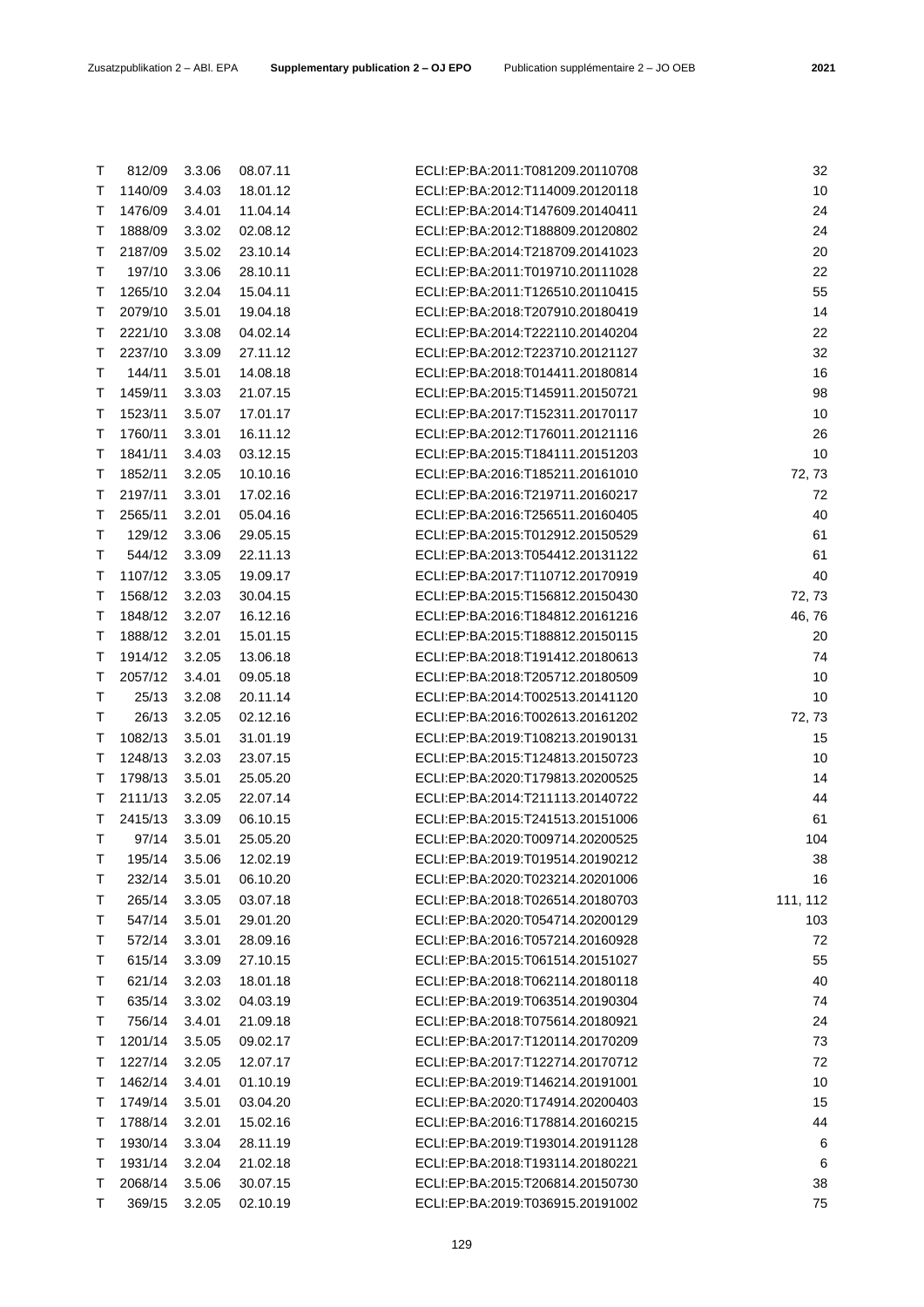| Τ | 467/15  | 3.5.02 | 10.12.19 | ECLI:EP:BA:2019:T046715.20191210 | 72              |
|---|---------|--------|----------|----------------------------------|-----------------|
| Т | 777/15  | 3.3.01 | 17.11.20 | ECLI:EP:BA:2020:T077715.20201117 | 108             |
| Т | 855/15  | 3.5.06 | 10.01.18 | ECLI:EP:BA:2018:T085515.20180110 | 10              |
| Т | 919/15  | 3.3.02 | 08.07.19 | ECLI:EP:BA:2019:T091915.20190708 | 26              |
| Τ | 1057/15 | 3.5.03 | 29.09.20 | ECLI:EP:BA:2020:T105715.20200929 | 41              |
| T | 1187/15 | 3.2.02 | 20.01.20 | ECLI:EP:BA:2020:T118715.20200120 | 91              |
| T | 1196/15 | 3.5.07 | 18.10.16 | ECLI:EP:BA:2016:T119615.20161018 | 20              |
| T | 1285/15 | 3.2.05 | 18.11.19 | ECLI:EP:BA:2019:T128515.20191118 | 58              |
| Τ | 1381/15 | 3.3.09 | 08.03.19 | ECLI:EP:BA:2019:T138115.20190308 | 74              |
| Τ | 1385/15 | 3.3.10 | 03.12.19 | ECLI:EP:BA:2019:T138515.20191203 | 8               |
| T | 1525/15 | 3.2.05 | 14.01.20 | ECLI:EP:BA:2020:T152515.20200114 | 34              |
| Т | 1601/15 | 3.2.05 | 04.12.19 | ECLI:EP:BA:2019:T160115.20191204 | 13              |
| T | 1610/15 | 3.2.05 | 09.10.20 | ECLI:EP:BA:2020:T161015.20201009 | 107             |
| Τ | 1824/15 | 3.5.06 | 26.07.16 | ECLI:EP:BA:2016:T182415.20160726 | 106             |
| Τ | 1875/15 | 3.3.02 | 03.12.19 | ECLI:EP:BA:2019:T187515.20191203 | 74              |
| Τ | 2063/15 | 3.2.06 | 12.12.19 | ECLI:EP:BA:2019:T206315.20191212 | 58              |
| Т | 2214/15 | 3.5.02 | 21.07.20 | ECLI:EP:BA:2020:T221415.20200721 | 96              |
| Т | 2227/15 | 3.2.07 | 29.01.20 | ECLI:EP:BA:2020:T222715.20200129 | 64, 85, 90      |
| Τ | 27/16   | 3.3.06 | 10.10.18 | ECLI:EP:BA:2018:T002716.20181010 | 32, 33          |
| Τ | 32/16   | 3.2.06 | 14.01.20 | ECLI:EP:BA:2020:T003216.20200114 | 85, 87, 88, 104 |
| Т | 72/16   | 3.2.05 | 20.02.20 | ECLI:EP:BA:2020:T007216.20200220 | 5               |
| Τ | 136/16  | 3.2.06 | 03.03.20 | ECLI:EP:BA:2020:T013616.20200303 | 89, 98          |
| Т | 184/16  | 3.3.02 | 12.12.19 | ECLI:EP:BA:2019:T018416.20191212 | 10, 26          |
| Τ | 487/16  | 3.2.06 | 30.04.20 | ECLI:EP:BA:2020:T048716.20200430 | 73              |
| Т | 579/16  | 3.3.03 | 18.01.17 | ECLI:EP:BA:2017:T057916.20170118 | 55              |
| Τ | 617/16  | 3.5.03 | 10.07.20 | ECLI:EP:BA:2020:T061716.20200710 | 73, 74          |
| Τ | 634/16  | 3.2.06 | 10.01.20 | ECLI:EP:BA:2020:T063416.20200110 | 84, 87          |
| Τ | 653/16  | 3.2.04 | 24.01.20 | ECLI:EP:BA:2020:T065316.20200124 | 34              |
| Τ | 688/16  | 3.2.04 | 22.07.19 | ECLI:EP:BA:2019:T068816.20190722 | 60              |
| Τ | 695/16  | 3.2.07 | 05.05.20 | ECLI:EP:BA:2020:T069516.20200505 | 21              |
| Т | 752/16  | 3.5.03 | 27.08.20 | ECLI:EP:BA:2020:T075216.20200827 | 98              |
| Τ | 932/16  | 3.3.07 | 26.11.20 | ECLI:EP:BA:2018:T093216.20181126 | 38              |
| Τ | 950/16  | 3.2.08 | 25.09.20 | ECLI:EP:BA:2020:T095016.20200925 | 87              |
| Т | 953/16  | 3.5.03 | 14.04.20 | ECLI:EP:BA:2020:T095316.20200414 | 99              |
| т | 1187/16 | 3.5.02 | 13.07.20 | ECLI:EP:BA:2020:T118716.20200713 | 95              |
| T | 1378/16 | 3.5.03 | 08.05.20 | ECLI:EP:BA:2020:T137816.20200508 | 38              |
| т | 1450/16 | 3.5.03 | 17.01.20 | ECLI:EP:BA:2020:T145016.20200117 | 10              |
| Τ | 1480/16 | 3.2.01 | 05.02.20 | ECLI:EP:BA:2020:T148016.20200205 | 77, 78, 79      |
| Τ | 1531/16 | 3.2.07 | 25.05.20 | ECLI:EP:BA:2020:T153116.20200525 | 101             |
| Т | 1597/16 | 3.2.03 | 14.01.20 | ECLI:EP:BA:2020:T159716.20200114 | 86, 90          |
| Τ | 1604/16 | 3.2.02 | 07.12.20 | ECLI:EP:BA:2020:T160416.20201207 | 41, 63          |
| T | 1621/16 | 3.3.06 | 14.10.19 | ECLI:EP:BA:2019:T162116.20191014 | 32              |
| Τ | 1730/16 | 3.3.01 | 28.10.20 | ECLI:EP:BA:2020:T173016.20201028 | 108             |
| Τ | 1966/16 | 3.3.07 | 20.01.20 | ECLI:EP:BA:2020:T196616.20200120 | 101             |
| Т | 2044/16 | 3.2.01 | 24.06.20 | ECLI:EP:BA:2020:T204416.20200624 | 111             |
| Τ | 2049/16 | 3.2.05 | 06.10.20 | ECLI:EP:BA:2020:T204916.20201006 | 74              |
| Т | 2072/16 | 3.5.05 | 03.07.19 | ECLI:EP:BA:2019:T207216.20190703 | 98              |
| Τ | 2081/16 | 3.5.03 | 15.11.18 | ECLI:EP:BA:2018:T208116.20181115 |                 |
| т | 2279/16 | 3.4.03 | 03.06.20 | ECLI:EP:BA:2020:T227916.20200603 | 50, 51<br>92    |
| Τ | 2314/16 | 3.5.01 | 07.09.20 | ECLI:EP:BA:2020:T231416.20200907 | 17              |
| Т | 2350/16 | 3.2.05 | 18.10.19 | ECLI:EP:BA:2019:T235016.20191018 | $\overline{7}$  |
| Τ | 2574/16 |        |          |                                  | 19              |
|   |         | 3.5.07 | 21.11.19 | ECLI:EP:BA:2019:T257416.20191121 |                 |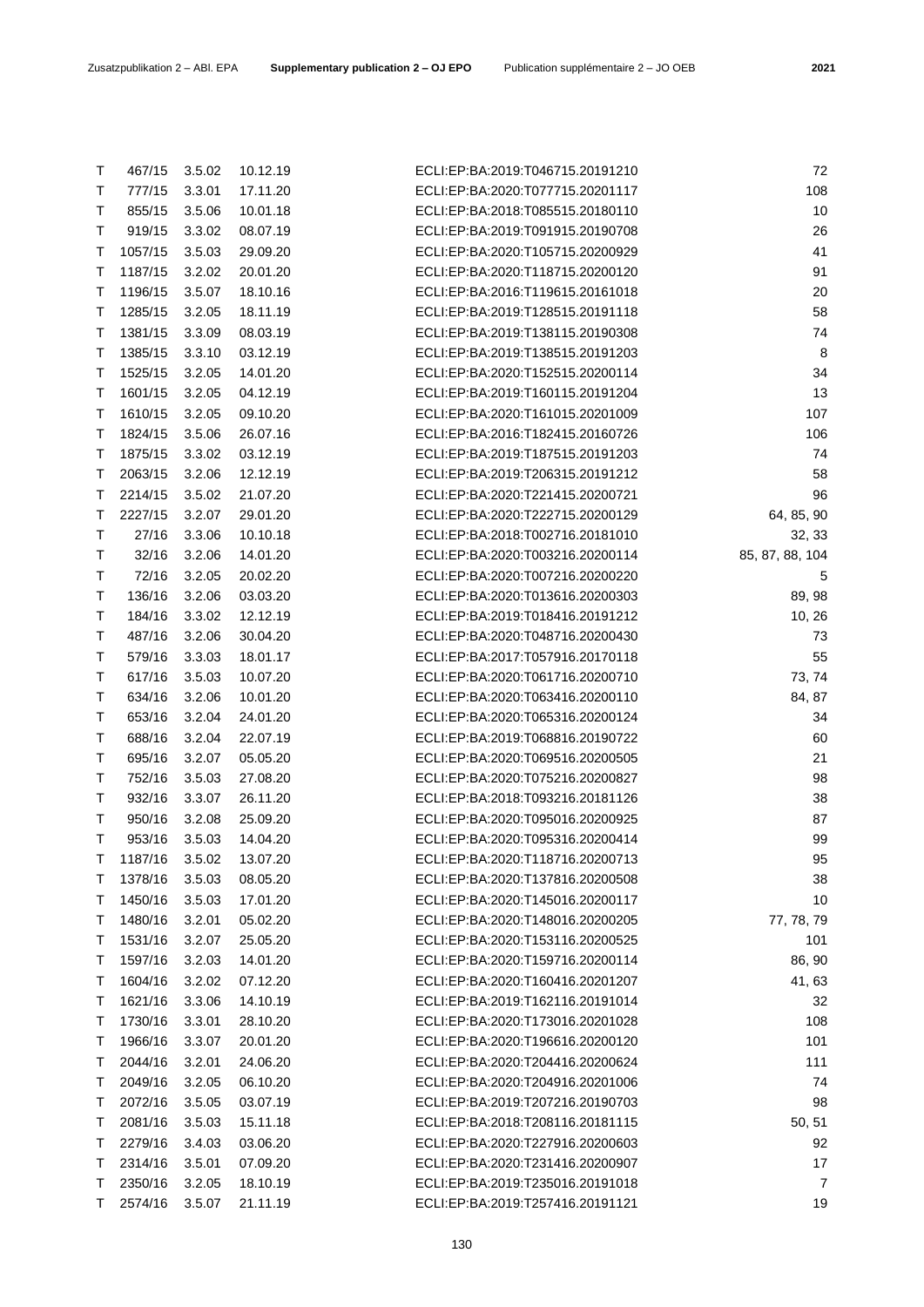| ۰.<br>w |
|---------|
|---------|

| Т | 2707/16          | 3.5.07 | 11.12.18 | ECLI:EP:BA:2018:T270716.20181211 | 106         |
|---|------------------|--------|----------|----------------------------------|-------------|
| Т | 2734/16          | 3.2.03 | 15.10.19 | ECLI:EP:BA:2019:T273416.20191015 | 56,77       |
| Τ | 23/17            | 3.3.03 | 30.01.20 | ECLI:EP:BA:2020:T002317.20200130 | 83          |
| Т | 73/17            | 3.2.07 | 15.06.20 | ECLI:EP:BA:2020:T007317.20200615 | 109, 111    |
| Т | 74/17            | 3.2.04 | 16.09.20 | ECLI:EP:BA:2020:T007417.20200916 | 105         |
| Т | 84/17            | 3.3.06 | 22.09.20 | ECLI:EP:BA:2020:T008417.20200922 | 61          |
| Т | 101/17           | 3.2.04 | 29.01.20 | ECLI:EP:BA:2020:T010117.20200129 | 46,76       |
| Т | 256/17           | 3.2.07 | 17.04.20 | ECLI:EP:BA:2020:T025617.20200417 | 82          |
| Τ | 264/17           | 3.3.10 | 22.09.20 | ECLI:EP:BA:2020:T026417.20200922 | 8           |
| Т | 350/17           | 3.3.06 | 04.09.20 | ECLI:EP:BA:2020:T035017.20200904 | 102         |
| Т | 517/17           | 3.5.03 | 27.10.20 | ECLI:EP:BA:2020:T051717.20201027 | 110         |
| Τ | 584/17           | 3.4.02 | 10.02.20 | ECLI:EP:BA:2020:T058417.20200210 | 86          |
| Т | 731/17           | 3.5.07 | 15.01.20 | ECLI:EP:BA:2020:T073117.20200115 | 100         |
| Τ | 787/17           | 3.2.05 | 11.10.19 | ECLI:EP:BA:2019:T078717.20191011 | 12          |
| Τ | 966/17           | 3.2.01 | 30.10.20 | ECLI:EP:BA:2020:T096617.20201030 | 60          |
| Т | 1121/17          | 3.3.07 | 16.10.20 | ECLI:EP:BA:2020:T112117.20201016 | 30          |
| Т | 1217/17          | 3.2.01 | 25.09.20 | ECLI:EP:BA:2020:T121717.20200925 | 80          |
| т | 1243/17          | 3.5.06 | 04.12.20 | ECLI:EP:BA:2020:T124317.20201204 | 106         |
| т | 1418/17          | 3.2.01 | 17.07.20 | ECLI:EP:BA:2020:T141817.20200717 | 40, 41, 42  |
| Т | 1631/17          | 3.2.08 | 31.07.20 | ECLI:EP:BA:2020:T163117.20200731 | 4           |
| т | 1642/17          | 3.3.04 | 16.11.20 | ECLI:EP:BA:2020:T164217.20201116 | 22          |
| Т | 1678/17          | 3.5.05 | 30.06.20 | ECLI:EP:BA:2020:T167817.20200630 | 113         |
| Т | 1687/17          | 3.2.01 | 09.01.20 | ECLI:EP:BA:2020:T168717.20200109 | 64          |
| Т | 1764/17          | 3.2.04 | 22.09.20 | ECLI:EP:BA:2020:T176417.20200922 | 59          |
| т | 2450/17          | 3.3.05 | 10.01.20 | ECLI:EP:BA:2020:T245017.20200110 | 57          |
| Т | 2475/17          | 3.2.05 | 09.03.20 | ECLI:EP:BA:2020:T247517.20200309 | 43, 44, 105 |
| Т | 2526/17          | 3.4.03 | 16.04.18 | ECLI:EP:BA:2018:T252617.20180416 | 24          |
| т | 110/18           | 3.3.05 | 12.06.20 | ECLI:EP:BA:2020:T011018.20200612 | 112         |
| Т | 131/18           | 3.2.04 | 02.10.20 | ECLI:EP:BA:2020:T013118.20201002 | 94          |
|   |                  |        |          | ECLI:EP:BA:2020:T016118.20200512 |             |
| Т | 161/18           | 3.5.05 | 12.05.20 |                                  | 13, 25      |
| Т | 492/18<br>756/18 | 3.2.04 | 12.10.20 | ECLI:EP:BA:2020:T049218.20201012 | 39          |
| Т |                  | 3.2.07 | 16.12.19 | ECLI:EP:BA:2019:T075618.20191216 | 59          |
| Т | 844/18           | 3.3.08 | 16.01.20 | ECLI:EP:BA:2020:T084418.20200116 | 27          |
| Т | 995/18           | 3.2.01 | 22.10.20 | ECLI:EP:BA:2020:T099518.20201022 | 79          |
| Т | 1063/18          | 3.3.04 | 05.12.18 | ECLI:EP:BA:2018:T106318.20181205 | 114         |
| Т | 1278/18          | 3.2.03 | 04.06.20 | ECLI:EP:BA:2020:T127818.20200604 | 94          |
| Т | 1414/18          | 3.5.03 | 15.07.20 | ECLI:EP:BA:2020:T141418.20200715 | 23, 37      |
| Т | 2069/18          | 3.5.05 | 21.01.20 | ECLI:EP:BA:2020:T206918.20200121 | 46          |
| Т | 2603/18          | 3.2.06 | 20.02.20 | ECLI:EP:BA:2020:T260318.20200220 | 72, 73      |
| Т | 2620/18          | 3.2.06 | 16.09.20 | ECLI:EP:BA:2020:T262018.20200916 | 48, 69, 70  |
| т | 2884/18          | 3.2.01 | 28.05.20 | ECLI:EP:BA:2020:T288418.20200528 | 71          |
| Т | 3003/18          | 3.4.02 | 12.02.20 | ECLI:EP:BA:2020:T300318.20200212 | 20          |
| Т | 3023/18          | 3.3.09 | 06.12.19 | ECLI:EP:BA:2019:T302318.20191206 | 48, 68, 70  |
| Т | 113/19           | 3.3.05 | 17.01.20 | ECLI:EP:BA:2020:T011319.20200117 | 31          |
| т | 225/19           | 3.2.05 | 16.10.20 | ECLI:EP:BA:2020:T022519.20201016 | 67          |
| Τ | 317/19           | 3.5.04 | 22.10.19 | ECLI:EP:BA:2019:T031719.20191022 | 55          |
| Т | 482/19           | 3.2.01 | 12.10.20 | ECLI:EP:BA:2020:T048219.20201012 | 78          |
| т | 908/19           | 3.2.04 | 25.05.20 | ECLI:EP:BA:2020:T090819.20200525 | 99          |
| Τ | 989/19           | 3.5.03 | 25.05.20 | ECLI:EP:BA:2020:T098919.20200525 | 45          |
| т | 1000/19          | 3.3.03 | 20.03.20 | ECLI:EP:BA:2020:T100019.20200320 | 55          |
| Т | 1003/19          | 3.3.05 | 30.08.19 | ECLI:EP:BA:2019:T100319.20190830 | 50, 51      |
| Т | 1060/19          | 3.5.06 | 11.02.20 | ECLI:EP:BA:2020:T106019.20200211 | 67          |
|   |                  |        |          |                                  |             |